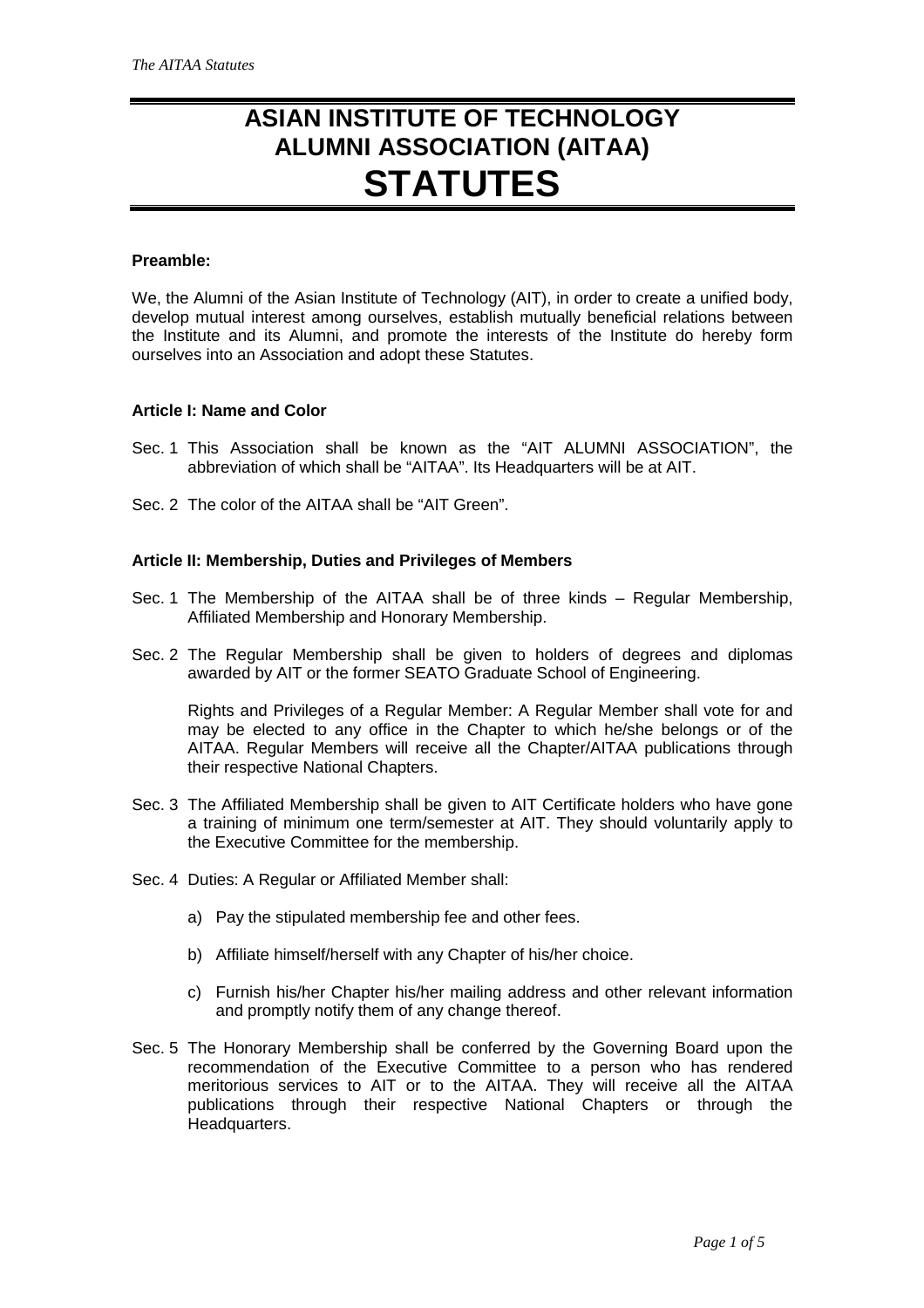## **Article III: Governing Board (GB)**

- Sec. 1 The corporate powers and management of AITAA shall be exercised, administered and controlled by the Governing Board (GB) which shall consist of the President, Executive Secretary, Finance Officer, Auditor, Business Officer, Public Relations Officer and representatives of the National/Regional Chapters.
- Sec. 2 The number of representatives to GB from each National/Regional Chapter shall be based on the chapter's number of regular members, as follows:

| No. of Representatives on GB |
|------------------------------|
|                              |
|                              |
| ີ                            |
|                              |

The appointments shall exclude those members who are already officials of the GB.

Sec. 3 The President of a National/Regional Chapter shall automatically become one of the representatives on GB unless he/she designates a member of his/her Chapter to take his/her place. The other representatives of the Chapter, which is entitled to more than one representative, shall be designated by the Chapter.

### **Article IV: Executive Committee (Headquarters)**

- Sec.1 The Executive Committee shall be formed to transact business of the AITAA in accordance with the policy set forth by the GB.
- Sec. 2 The Executive Committee shall consist of the Executive Secretary, the Finance Officer, the Auditor, the Business Officer, and the Public Relations Officer. The President shall serve as Chief Executive Officer of the Executive Committee. In addition, as and when required, the President can appoint additional members/Advisors on the Executive Committee.

### **Article V: Officers and Elections**

- Sec.1 The Officers of the AITAA shall be classified into two categories: elected and appointed. The AITAA GB shall elect the President in accordance with Section 4 of this Article. The President will appoint all other Officers of the Executive Committee. Their terms of office will coincide with that of the President. The President can remove/dismiss appointed officers if deemed pertinent.
- Sec. 2 Qualifications for the Office:
	- a) All Officers must be Regular Members of the AITAA.
	- b) The Executive Secretary, in order to insure the expeditious and efficient functioning of the AITAA, and to foster close relationship and effective cooperation between the AITAA and the Administration, and the Student Body of the AIT, must be resident of Bangkok, Thailand. He/she shall hold a regular office at the AITAA Headquarters.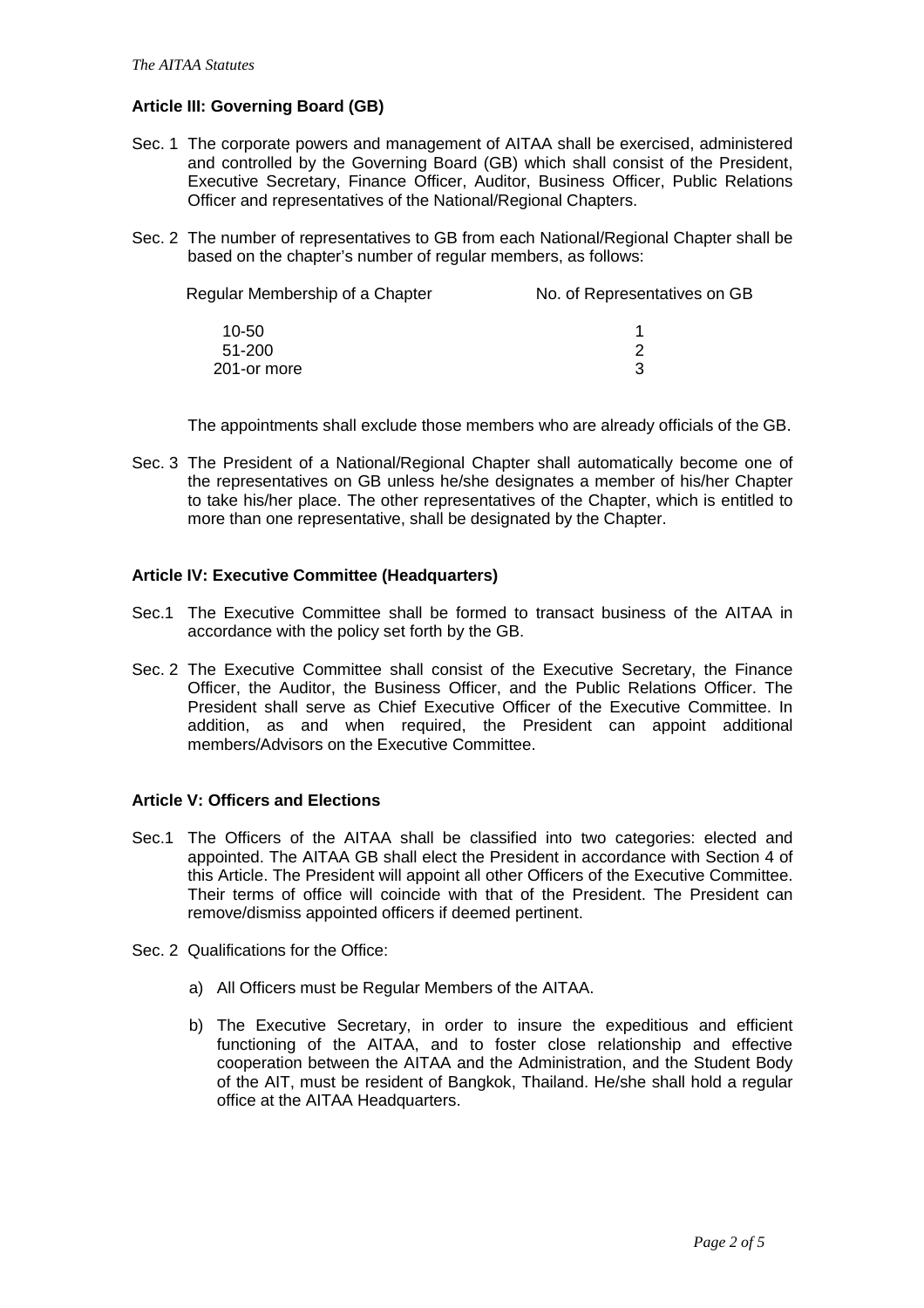- Sec. 3 Duties and Responsibilities of the Officers:
	- a) The President shall preside over all meetings of the GB and shall be the chief executive of the AITAA. He/she shall appoint all committees, except special committees recommended by the Executive Committee. He/she will represent AITAA on the AIT Boards of Trustees. If additional representation on AIT Board is required, the AITAA President shall nominate the member(s) accordingly.
	- b) The Executive Secretary shall assume immediately the duties of the President in the event of the latter's death, resignation or incapacity. If the unfinished term exceeds three months the GB shall elect immediately a new President from the candidates nominated by the Executive Committee.
	- c) The Executive Secretary shall supervise all operational activities of the AITAA. He/She will attend all meetings, prepare the business thereof and keep a record of all proceedings. Under the guidance of the President, he/she shall serve as the connecting link between the GB and Executive Committee, and the alumni, and between the AITAA and the AIT administration. He/she shall hold office in the Institute. He/she shall be in close contact with all alumni and Chapters providing them necessary information about the Institute and alumni activities, under the supervision of the President. He/she shall keep in his office up-dated alumni roster with all pertinent data.
	- d) In the event of death, resignation or incapacity of the Executive Secretary, the President shall appoint a new Executive Secretary to serve the unfinished term.
	- e) The Finance Officer shall keep a complete record of the accounts of the AITAA and shall present the financial report during the GB meeting.
	- f) The Auditor shall scrutinize carefully all expenditures and shall endeavor to secure economy in the disbursement of funds. He/she shall recommend to the GB necessary measures to safeguard AITAA funds. He/she shall audit all funds and properties of the AITAA.
	- g) The Business Officer shall be responsible for the business transactions of the AITAA.
	- h) The Public Relations Officer shall from time to time issue press releases regarding the activities of the AITAA and its Chapters in relevant AIT promotional publications, local and metropolitan papers, radio and other media of information. He/she shall serve as the Editor of any publication of the AITAA.
	- i) The duties of other Officers appointed on the Executive Committee by the President will depend on the task for which they are appointed.
- Sec. 4 Election of the President:
	- a) Every two years, there shall be an election of the AITAA President. He/she may be nominated for or eligible for re-election for two consecutive terms. Any Regular Member is eligible for this post. Any member of the GB shall make nomination.
	- b) The call for nomination for the President's position will be announced to all Chapters in July by the AITAA Headquarters. Nominations will be closed by the end of September. The President will be elected during the following GB meeting through voting by the attending GB members or representatives. The President-elect will assume the office by following month.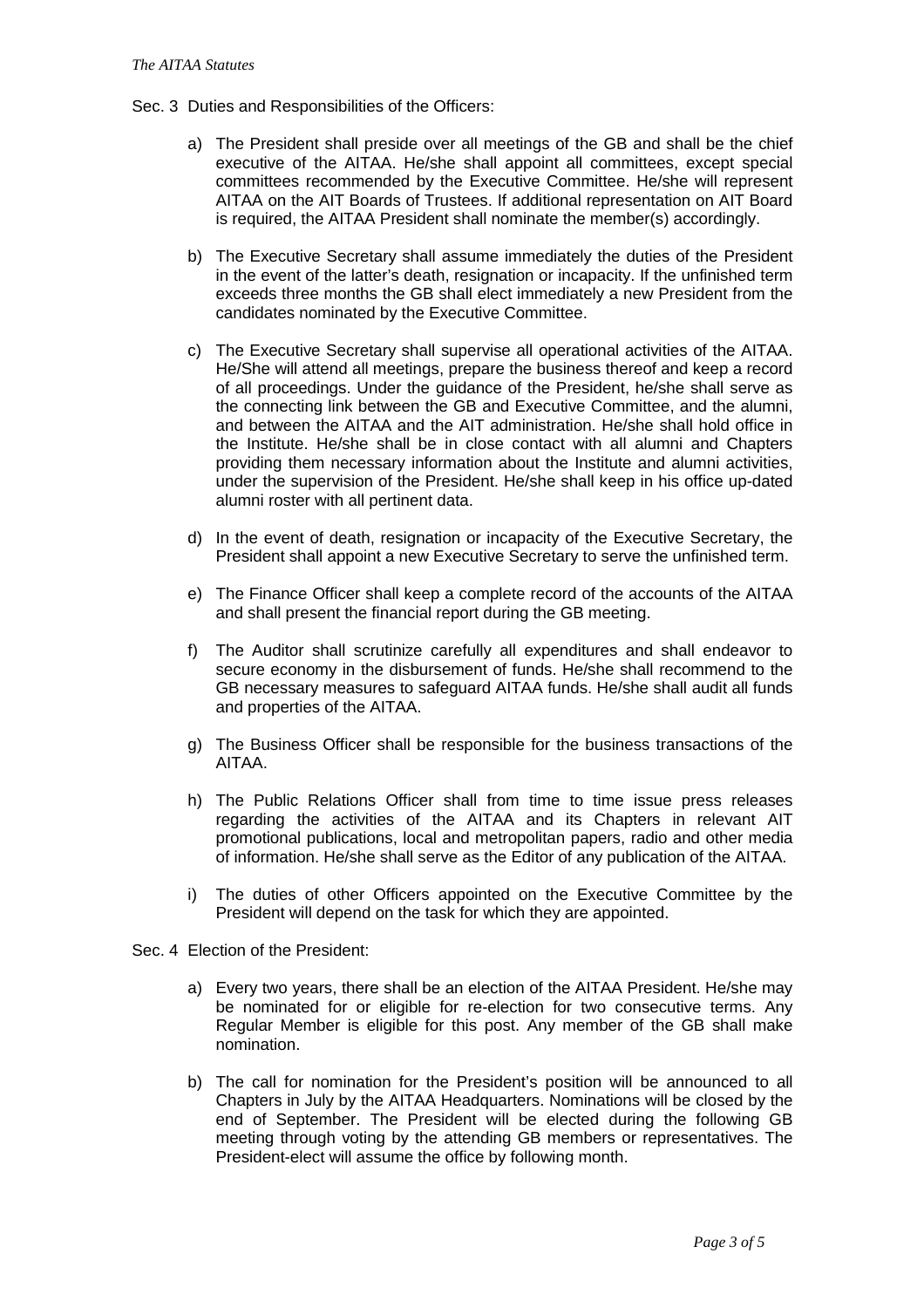- c) An ad hoc three members election committee will be formed during the GB meeting by the attending members to conduct the election of the AITAA President.
- Sec. 5 Appointment of the other Executive Committee Officers:
	- a) The AITAA President-elect shall appoint other Officers of the Executive Committee.
	- b) The Officers shall hold office from the date they are appointed by the Presidentelect until a new set of Officers is appointed.

### **Article VI: Chapters**

Sec. 1 Definitions:

National Chapters: AITAA Chapters functioning in various countries. A National/Regional Chapter shall be named after the country/region in which it is organized. If required, National Chapters can form Sub-chapter(s) under the guidance of the National Chapter. The Sub-chapters can be listed in the AITAA directory.

- Sec. 2 Establishment: Ten (10) or more Regular Members of the AITAA may form a National Chapter subject to the approval of the Executive Committee.
- Sec. 3 Each National Chapter shall elect a President. The Headquarters shall conduct the election of the first President of a newly formed National/Regional Chapter. The National/Regional Chapter may elect other Chapter's Officers or allow the Chapter's President to appoint them.
- Sec. 4 The National/Regional Chapter shall report the names of the Officers of the Chapter after each election to the Executive Secretary at the Headquarters.
- Sec. 5 Each National/Regional Chapter may adopt by-laws suited to its needs provided these are not contradictory to the provisions in these Statutes.

### **Article VII: Meetings**

- Sec. 1 The Annual Meeting of the GB of the AITAA shall be held in November/December at a place determined by the Executive Committee in consultation with the National Chapters.
- Sec. 2 A special meeting of the GB may be convened at the request of the Executive Committee or on the petition of two-thirds of GB members.
- Sec. 3 At any meeting of the GB, regularly and properly called, the members present constitute a quorum with at least fifty percent of the Executive Committee including the President and Executive Secretary.
- Sec. 4 At any meeting of the Executive Committee, regularly and properly called, at least three members present shall constitute a quorum. The Executive Committee shall meet at the request of either the President, or Executive Secretary or on petition of two other members of the Executive Committee. The Executive Committee should meet at least once in three months.